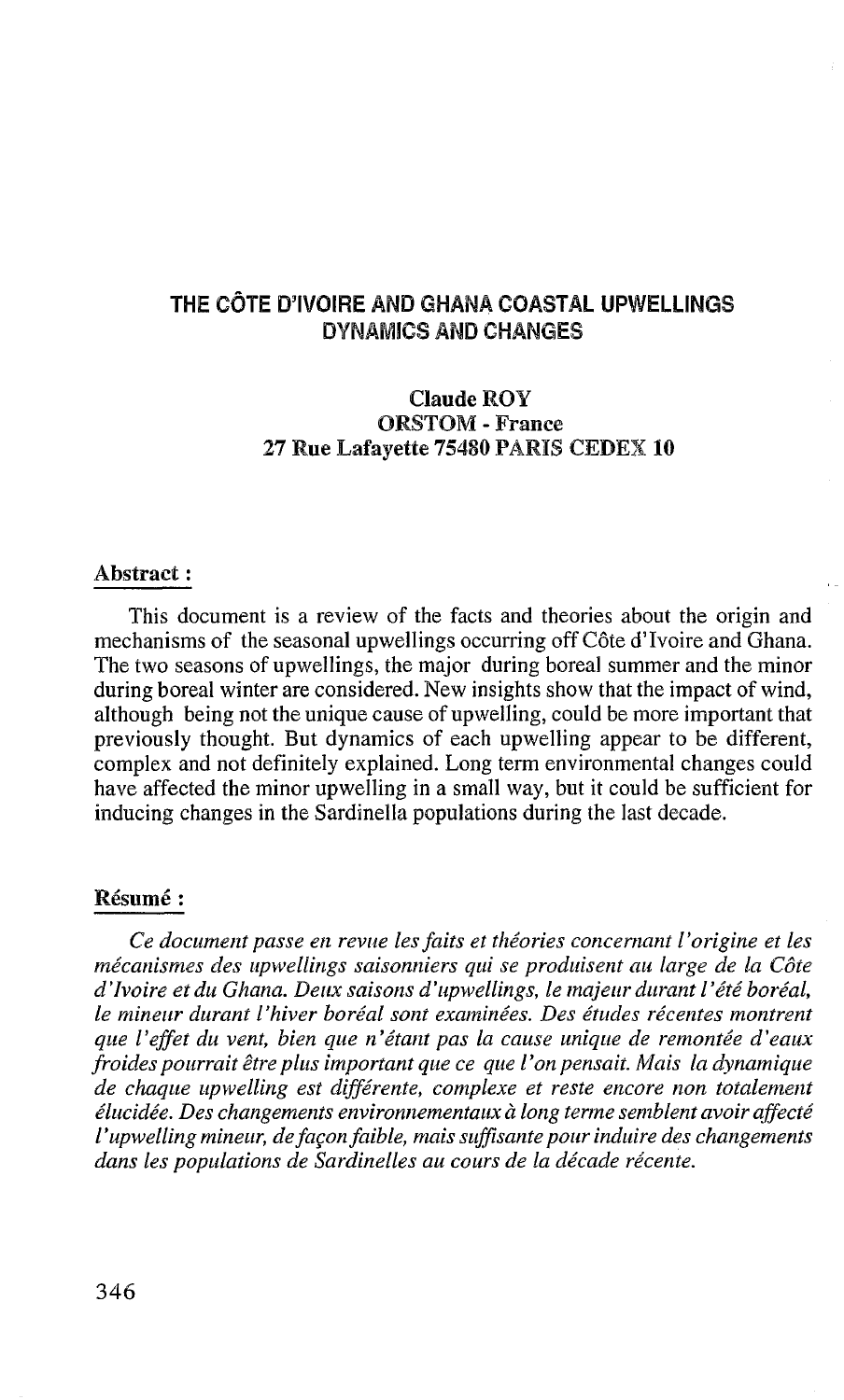### **1** - **Mean Patterns in the Côte d'Ivoire and Ghana Upwelling Ecosystems.**

The Cote d'Ivoire and Ghana ecosystem is located between O and 8"W at a low latitude (5°N). The large continental shelf (60 km) east of Cape Three Points narrows on the western side of the Cape and is less than 20km wide off Côte d'Ivoire. The East-West orientation of the Coast is a singular characteristic of this tropical upwelling ecosystem. However, the eastward flow of the Guinea current and the westward undercurrent make the structure of the surface and subsurface circulation quite similar to the other upwelling areas. The depth of the thermocline is shallow, it varies seasonally between 10 to 60 meters. The seasonal amplitude of the sea surface temperature **(SST)** is large, SST varies between 21°C during the austral winter and more than 29°C in April. The southwest monsoon wind is the dominant wind regime, wind speed is maximum (around 5 m/s) during the austral winter. On the eastern side of Cape Three points in Ghana and Cape Palmas in Côte d'Ivoire, the wind is upwelling favorable al1 year round, maximum values of the upwelling index are observed during the austral winter (fig. 1). Due to the latitude dependency of the Ekman transport, upwelling indices can reach large values in equatorial regions. Off the Cote d'Ivoire and Ghana ecosystem, the wind intensity remains below *5 m/s* but the value of the upwelling index is similar to values observed on other eastern boundary currents. Nutrient concentration is high and comparable to what is found is other upwelling areas. Perhaps, the most important feature of this ecosystem is the occurrence of two upwelling seasons : the main one from June to October and a second one of minor amplitude in February-March.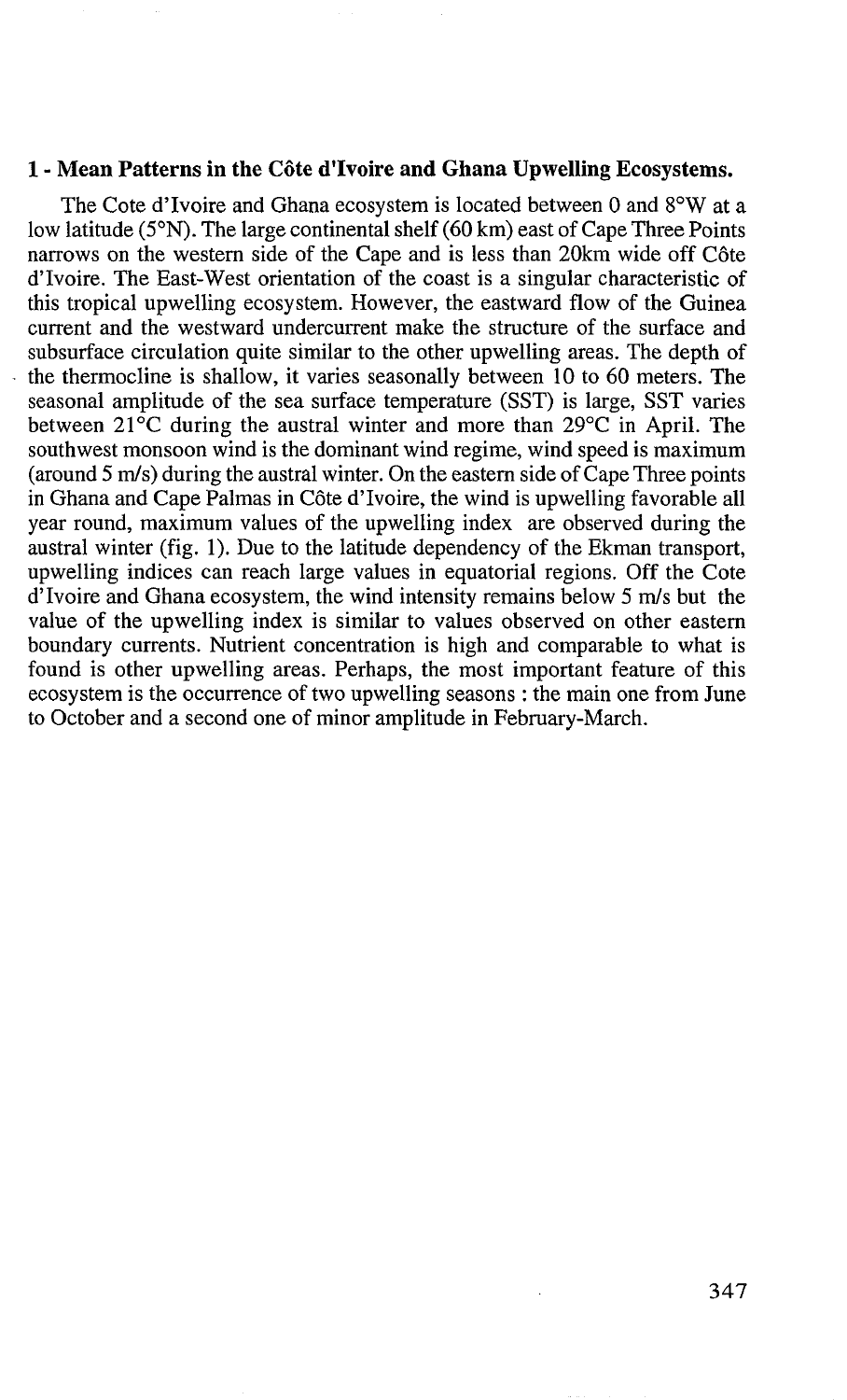|                                                                             |                                      | Table 1 and figure 1 summarize the main characteristics of the Côte d'Ivoire |                   |                       |                          |                          |
|-----------------------------------------------------------------------------|--------------------------------------|------------------------------------------------------------------------------|-------------------|-----------------------|--------------------------|--------------------------|
|                                                                             |                                      |                                                                              |                   |                       |                          |                          |
|                                                                             |                                      |                                                                              |                   |                       |                          |                          |
|                                                                             |                                      |                                                                              |                   |                       |                          |                          |
| and Ghana ecosystem; information on other upwelling areas are also given to |                                      |                                                                              |                   |                       |                          |                          |
|                                                                             |                                      |                                                                              |                   |                       |                          |                          |
|                                                                             |                                      |                                                                              |                   |                       |                          |                          |
|                                                                             |                                      |                                                                              |                   |                       |                          |                          |
|                                                                             | allow comparison between ecosystems. |                                                                              |                   |                       |                          |                          |
|                                                                             |                                      |                                                                              |                   |                       |                          |                          |
|                                                                             |                                      |                                                                              | <b>SST</b>        | <b>WIND</b>           | UPW.                     | <b>WIND</b>              |
|                                                                             | <b>LATITUDE</b>                      | <b>UPWELLING</b>                                                             | $(^{\circ}C)$     | <b>SPEED</b><br>(m/s) | <b>INDEX</b><br>(m3/s/m) | <b>MIXING</b><br>(m3/s3) |
|                                                                             |                                      | JAN-FEB                                                                      | 27.8              | 3.7                   | 1.0                      | 95                       |
| <b>COTE D'IVOIRE</b>                                                        |                                      |                                                                              | 21.4 30.0<br>27   | 1.7 6.1               | $-0.326$<br>1.3          | 8 3 5 9<br>95            |
| -GHANA                                                                      | $5^\circ$                            | N JUNE-OCT.                                                                  | 21.4 29.9         | 3,7<br>0.56.7         | $-0.53.6$                | 1 3 3 5                  |
| SENEGAL                                                                     | $15^{\circ}$ N                       | DEC.-JUNE                                                                    | 25.8              | 4.8                   | 1.0                      | 197                      |
| (Cap Vert)                                                                  | $21^{\circ}N$                        |                                                                              | 17.9 29.2         | 2.6 7.8               | $-062.6$                 | 50 683                   |
|                                                                             |                                      | PERMANENT                                                                    | 19.3              | 7.2<br>4.0 10.7       | 1.7<br>0.53.9            | 627<br>160 1548          |
|                                                                             |                                      |                                                                              | 16.9 249          |                       |                          |                          |
|                                                                             |                                      |                                                                              | 18.7              | 5.9                   | 0.7                      | 359                      |
| CAP BLANC<br><b>BAJA</b><br>CALIFORNIA<br>(Punta Eugenia)                   | $27^{\circ}N$                        | PERMANENT                                                                    | 15.1 25.4         | 4.18.7                | 0.11.5                   | 137 1017                 |
| Trijillo                                                                    |                                      |                                                                              | 20.4              | 4.9                   | 1.2                      | 188                      |
|                                                                             | 8°S                                  | PERMANENT                                                                    | 16.3 28.4         | 1.67.9                | 0.13.3                   | 10 613                   |
| PERU:<br>Callo                                                              | 12°S                                 |                                                                              | 19.3<br>15.0 26.7 | 5.5<br>2.6 8.3        | $1.0\,$<br>0.23.2        | 276<br>28 789            |
| <b>NAMIBIA</b>                                                              | 23°S                                 | PERMANENT                                                                    | 15.9<br>12.8 20.0 | $6.0\,$<br>1.7 12.0   | 1.1<br>0.14.4            | 432<br>19 2698           |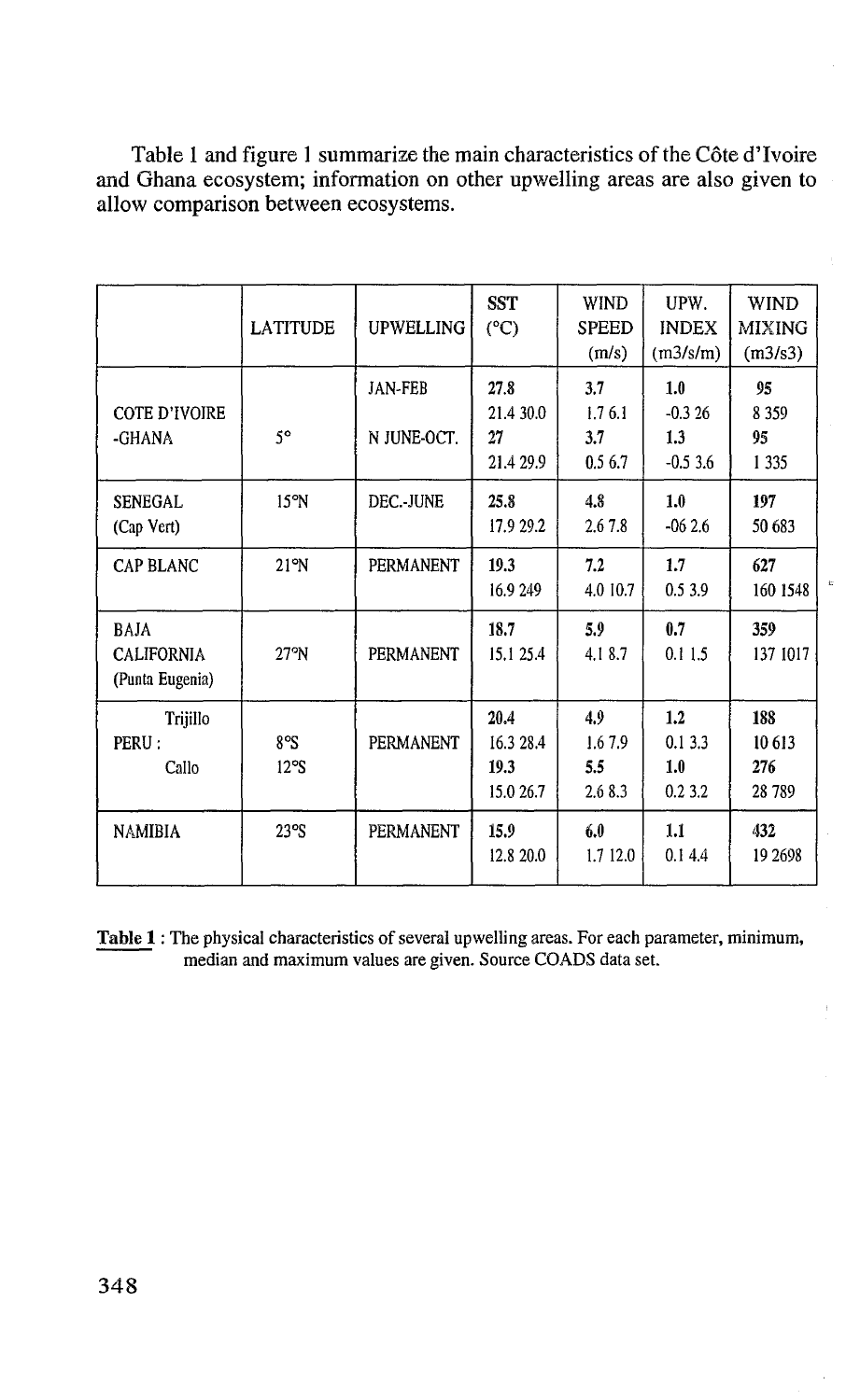

**Figure 1** : Mean seasonal cycle of sea surface temperature, wind speed and upwelling index for three coastal areas off Côte d'Ivoire and Ghana and one offshore area. Mean values calculated using data extracted from the COADS dataset.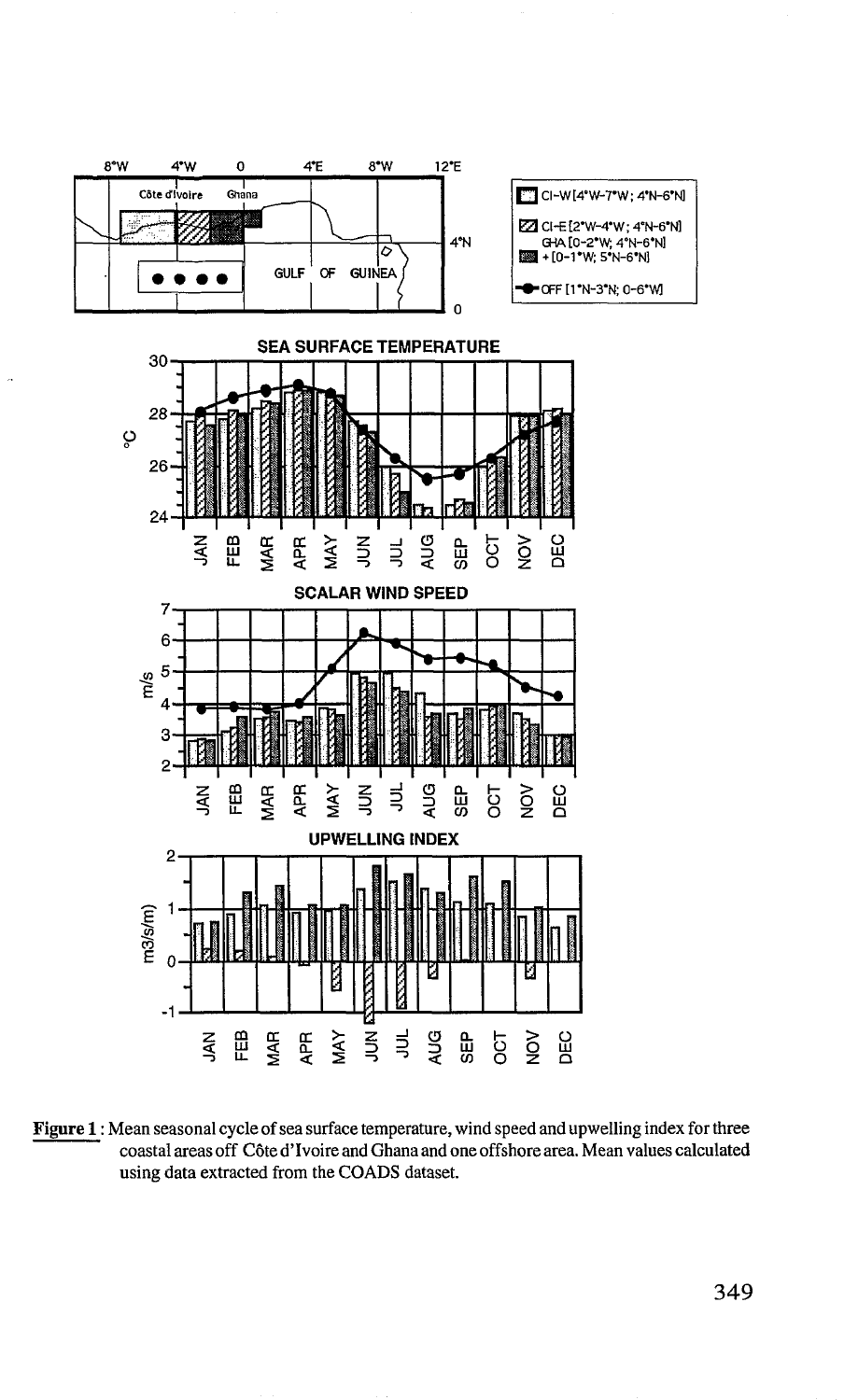### **2** - What Causes the Upwellings?

The mechanism responsible for the occurrence of the seasonal upwellings in the Côte d'Ivoire and Ghana ecosystem remains unclear. For the summer upwelling, several processes are proposed. Along the C6te d'Ivoire and Ghana coasts, Eltman transport induced by South-West winds is directed offshore and may be responsible for creating the coastal upwelling (Ekman type upwelling, see fig. 2). However, Bakun (1978) pointed out that maximum values of offshore Ekman transport occur to the east and downstream (in reference to the Guinea current) of the location of the summer minimum temperature. The low values of the coastal wind and the absence of seasonal cycle seem also to question the importance of the local wind to the upwelling process (Verstraete et al., 1980). Al1 attempts to correlate the intensity and duration of the upwelling with the local coastal winds have failed (FRU, 1970; Houghton, 1976). However, Colin (1988) using data collected a few miles offshore with moored buoys showed that the offshore wind is stronger than the wind measured at coastal stations and also has a pronounced seasonal cycle. By looking at the correlation between SST and alongshore wind stress, Binet and Servain (1993) concluded that there is no apparent relationship between the interannual variability of the offshore wind and the intensity of the summer cooling.



**Figure 2** : Schematic diagram of the offshore Ekman transport created by the South-West wind regime **over** the North Coast of the Gulf of Guinea.

Hingham (1970) proposed the idea of a current induced upwelling along the North Coast of the Gulf of Guinea (fug. **3).** The Guinea Current, in geostrophic balance, is associated with an upward slope of the thermocline toward the coast. The acceleration in summer of the eastward flow of the Guinea current increase the slope and thus could give favorable conditions for a coastal upwelling. This idea was tested using a numerical models (Philander, 1979) but insignifiant coastal upwelling is produced becawe al1 subsurface isotherms are undisplaced at the Coast. The lack of continuous surface and subsurface measurement over a long time period is also a strong limitation to carry a comprehensive analysis of the effect of the coastal circulation on the dynamics of this ecosystem.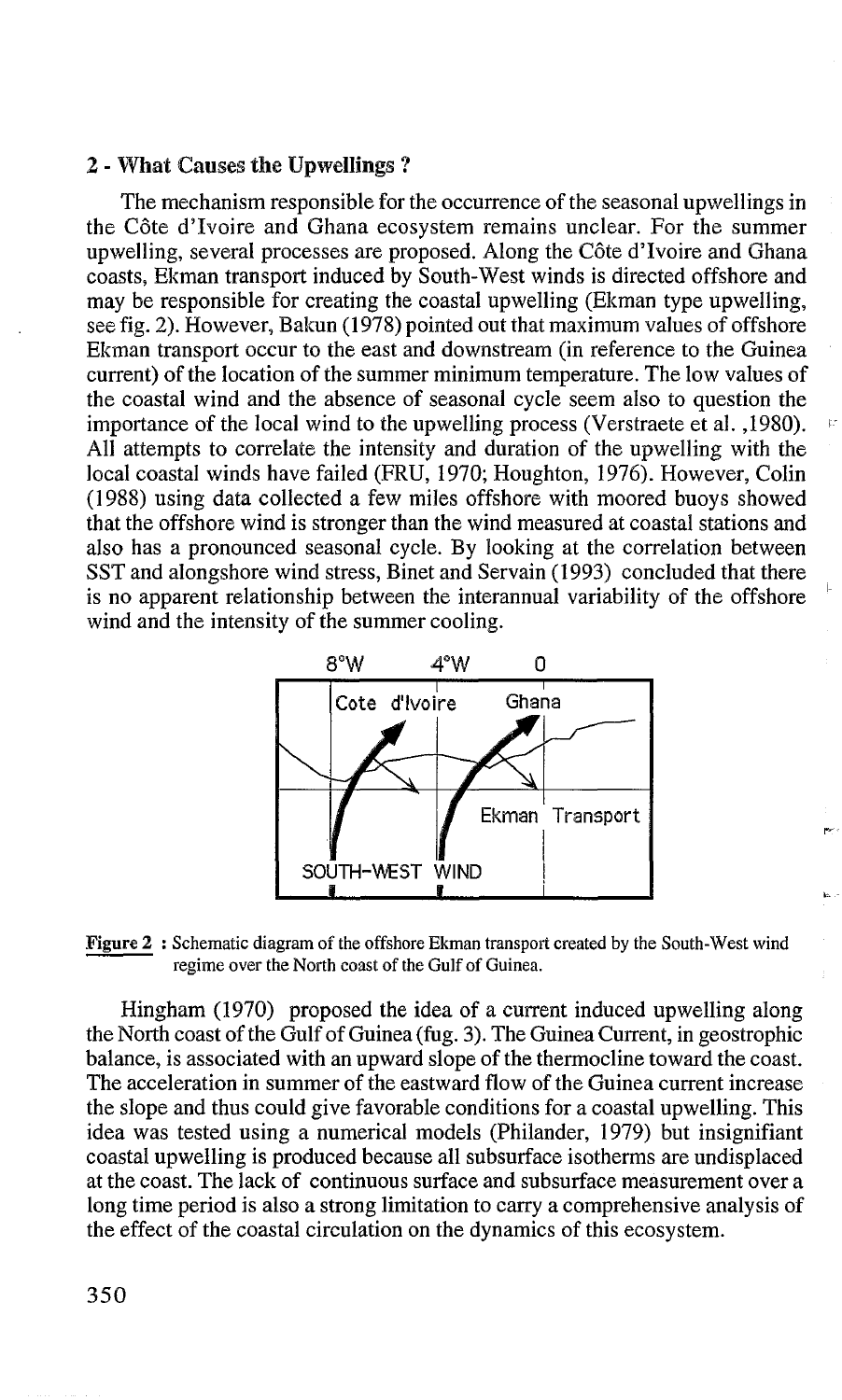

**Figure 3** : **A** schematic diagram of a current induced coastal upwelling by the eastward flow of the Guinea Current.

Marchal and Picaut (1977) proposed another type of current induced upwelling. Dynamic interactions between the flow of the Guinea Current and Cape Palmas and Cape Three Points can induce ashallowing of the thermocline downstream of the two capes and an accumulation of water upstream (fig. **4).**  This would be enhanced on the wide and shallow shelf east of Cape Three Points.



**Figure 4:** A schematic diagram of a the «cape effect» induced by the eastward flow of the Guinea Current, as described by Marchal and Picaut **(1977).** 

Remote forcing is also thought to play an important role in the dynamic of the Cote d'Ivoire and Ghana summer upwelling (Moore *et al.,* 1978) : an increase of the easterly wind in the western equatorial Atlantic creates an interna1 upwelling Kelvin wave that propagates eastward along the equator; when reaching the African continent, this wave reflects as coastal Kelvin waves and Rossby waves, the coastal Kelvin waves are trapped along the Coast and propagate poleward, the Rossby waves propagate westward on both sides of the equator (fig. *5).* Picaut (1983) showed that the phase lag observed in the SST signal from several coastal stations along the Coast is in agreement with the idea of a westward propagation of the upwelling signal; vertical propagation was also observed. Servain *et al.*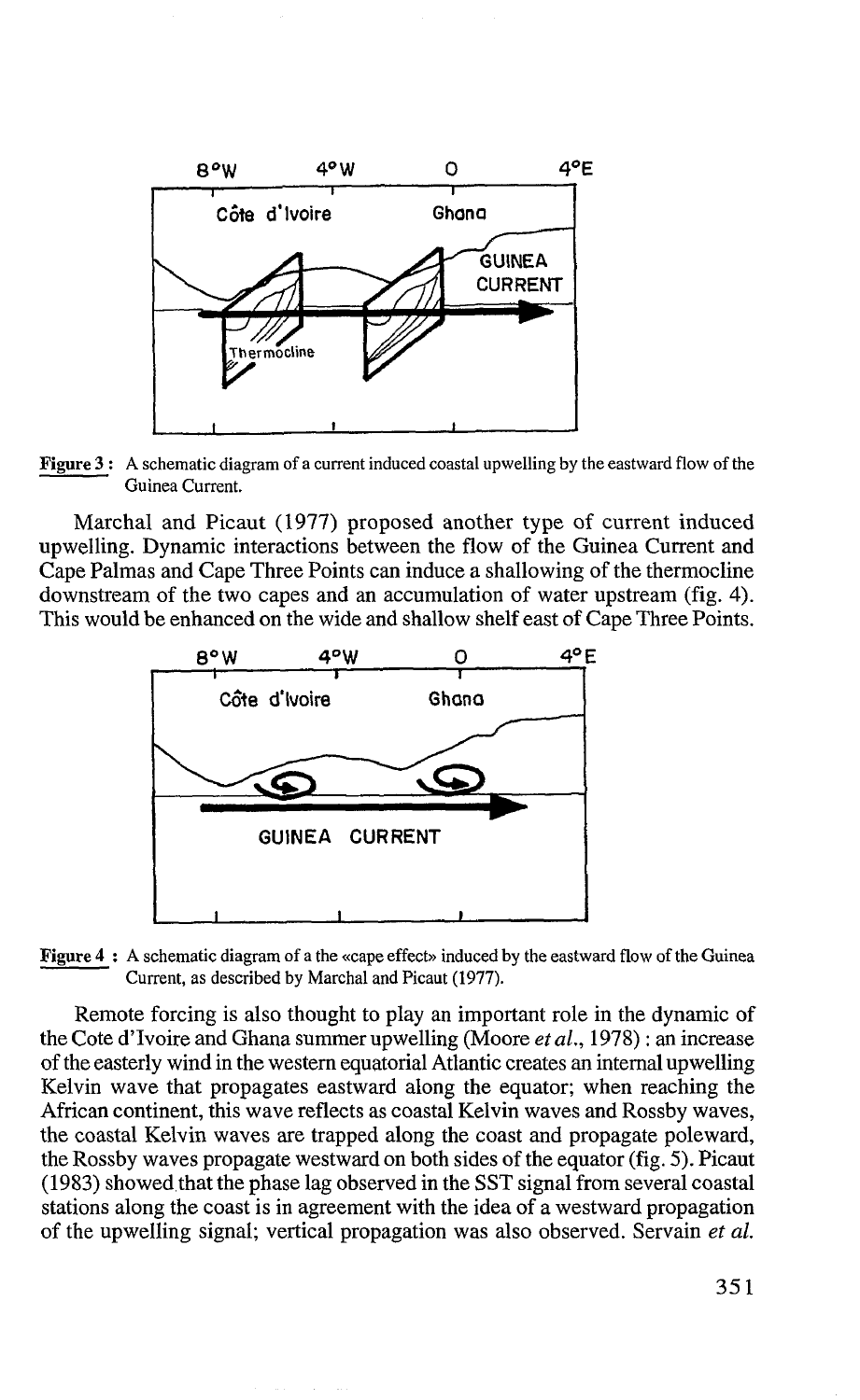**(1** 982) found a cornrelation between the zona1 wind stress in the western Atlantic and the SST in the Gulf of Guinea, this is also in agreement with the remote forcing mechanism. However, there is no apparent relationship between the onset of the equatorial upwelling and the onset the coastal upwelling (Houghton and Colin, 1987).The offshore extension of the thermocline vertical oscillation is also far greater than the Rossby radius.



**Figure 5** : Schematic diagram of the remote forcing of the summer upwelling in the Gulf of Guinea according to Moore et al. (1978).

The winter upwelling has received less attention than the summer upwelling. The intensity of this secondary upwelling **is** maximum in the surrounding of Cape Palmas and sharply decreases toward the east to become almost ' unnoticeable on the SST signal of the Ghana coastal stations (Arfi *et al.,* 1991). The intensification of the Guinea current in January and February is thought to contribute to the upward movement of the thermocline associated with this secondary upwelling (Morlière, 1970). The **SST** difference between an offshore area and a coastal area off Côte d'Ivoire is positively correlated with the offshore component of the Ekman transport (fig.  $6$ ). This result suggest that the local wind may also he an important contributor **to** the winter upwelling off Côte d'Ivoire: increasing offshore transport enhmces the coastal upwelling, coastal **SST** decreases and as a result the temperature gradient between the offshore and the coastal areas increases.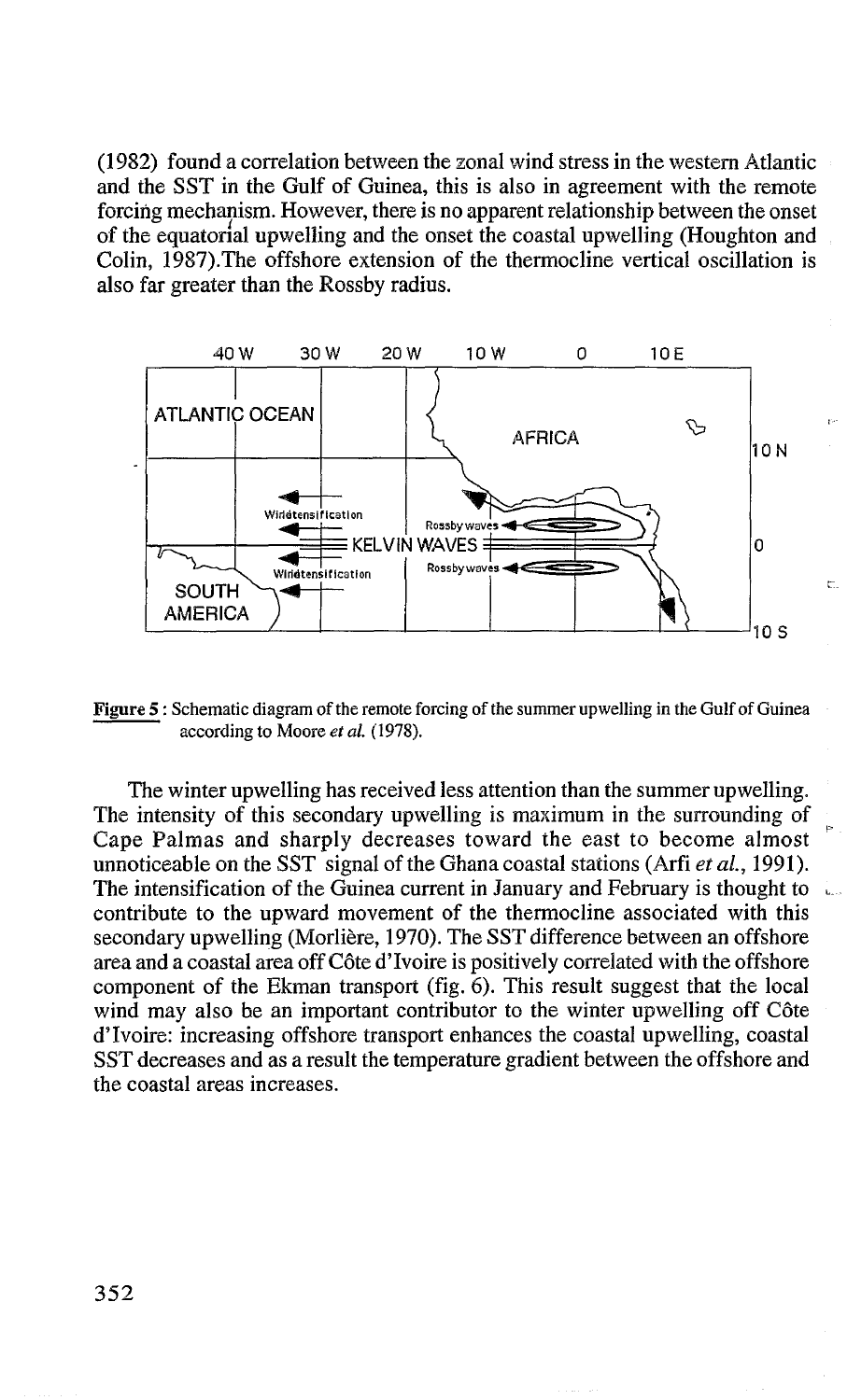

**Figure** *6* : The relationship between the offshore and coastal SST difference and the offshore Ekman transport off western Côted'Ivoire. Increasingoffshore transport enhances the temperature gradient between the offshore and coastal areas. 1984 is an outlier, also unusual conditions were recorded during 1984 in the tropical Atlantic ocean. (data extracted form the COADS database).

## **3** - **Long Term environmental Changes in the Côte d'Ivoire** - **Ghana Ecosystems.**

### **3.1-Wind-Stress**

Several studies suggest that there is a constant intensification of the wind stress along the Coast of the Cote d'Ivoire-Ghana ecosystem (Roy, 1992; Binet and Servain, 1993). This increase is presented as being responsible for the changes observed in the sardinella fishery. However, the wind data used by these authors are extracted from meteorological observations collected by ships-of-opportunity, but they do not take into account changes in the measurement procedure that had occurred during the last 30 years. The velocity of the wind can be either estimated from the sea-state using the Beaufort scale («estimated» data) or directly measured using an anemometer («anemometer» data). However, when converted to m/s, wind velocity collected using the Beaufort scale («estimated» data) is generally lower than wind velocity given by an anemometer (fig. 7). Therefore, as the percentage of wind data collected using an anemometer is increasing over the past decades (fig. **S),** a gradua1 increase of the mean wind velocity is observed when the measurement procedure is not taken into account in the calculation of the mean (see Ramage, 1984, Cardone et al., 1990, Diaz *et al.*, 1992 for a discussion of the possible bias encountered when using ships-of-opportunity data).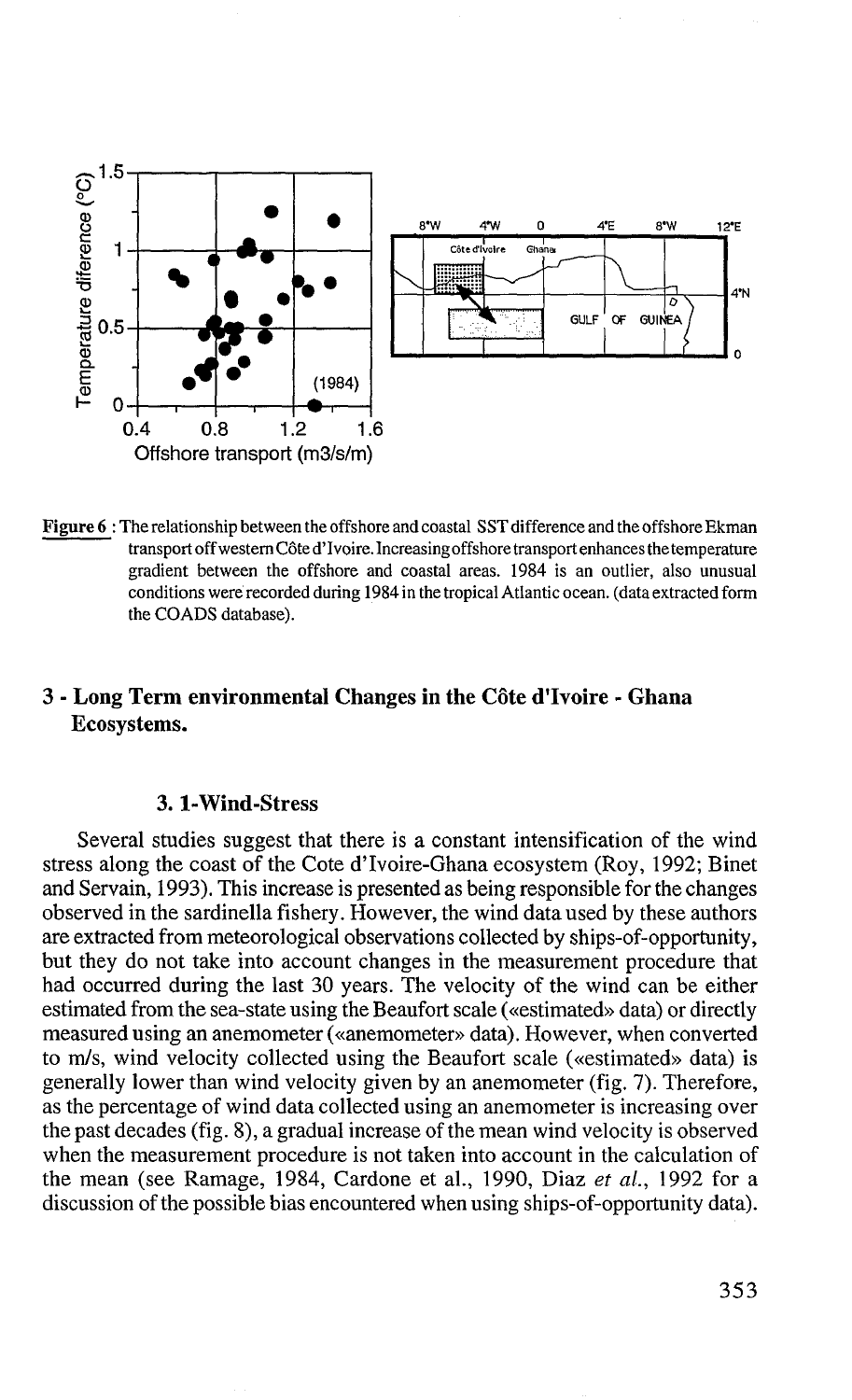



a) the wind data collected using the Beaufort scale only (labeled «estimated»)

b) the «wind data collected using an anemometer only (labeled «measured»).

It is important to notice that the mean calculated using «measured» data is between 10% to 20% higher that the mean given by «estimated» data.

Source : COADS dataset; in this dataset, under the label «estimated» there is also an unknown percentage of data for which the indication **on** the measurement procedure is missing.



**Figure 8** : Percentage of wind data collected in the Ghana-Côte d'Ivoire ecosystem (0-10°W and 4"N-1 O"N) using and anemometer in the **COADS** data base from 1955 to 1990.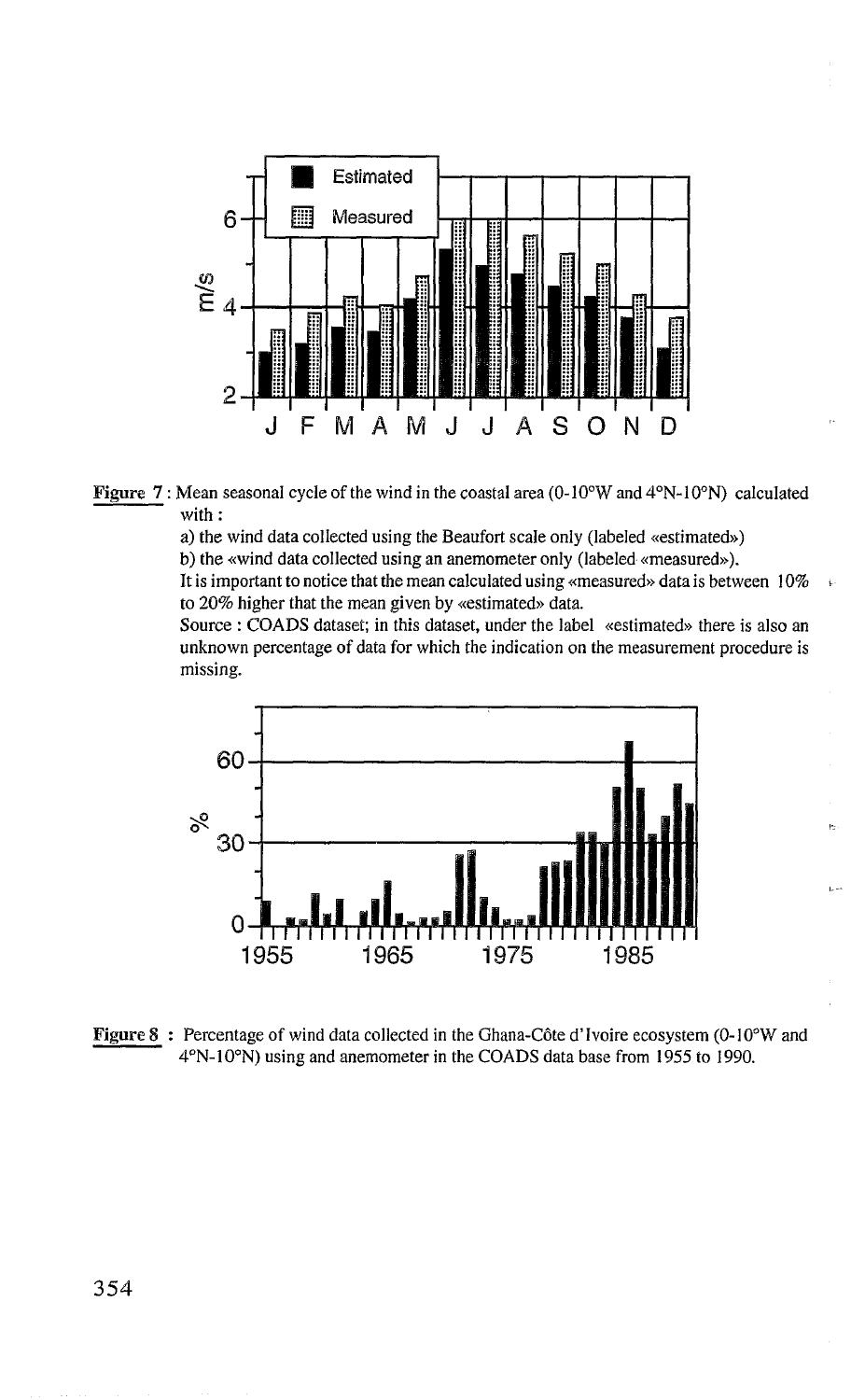Using the COADS dataset, the monthly mean components of the wind stress in the area defined by Binet and Servain (1993) are calculated, first with no restriction on the measurement procedure, a second time-series is created by selecting only «estimated» wind data. Following the same procedure than Binet and Servain (1993), the monthly wind stress modulus icalculated and averaged over a year for each time series (fig. 9). When considering al1 the available data with no restriction on the measurement procedure, our results are quite similar to those of Binet and Servain (1993) : from 1955-1990 there is a positive trend with a slope of 0.14 m/s per year, however when only «estimated» data are considered, the value of the slope is divided by two (Tab. 2).



**Figure 9** : Time-series of wind stress in the Ghana-Côte d'Ivoire ecosystem (O- 1O"W and **4"N-** 10"N) calculated from the COADS data set using :

a) al1 available data

b) data labeled «estimated».

|                  | $R^2$ | Slope | Significance |
|------------------|-------|-------|--------------|
| all data         | 54 %  | 0.14  | p < 0.01     |
| «estimated» data | 18%   | 0.07  | p < 0.01     |

**Table. 2** : Statistical parameters of the adustment of a linear trend on the time-series of the mean annual wind stress in the Ghana-Côte d'Ivoire ecosystem (O-1O"W and **4"N-10"N)**  calculated from the **COADS** data set using : a) al1 available data b) data labeled «estimated».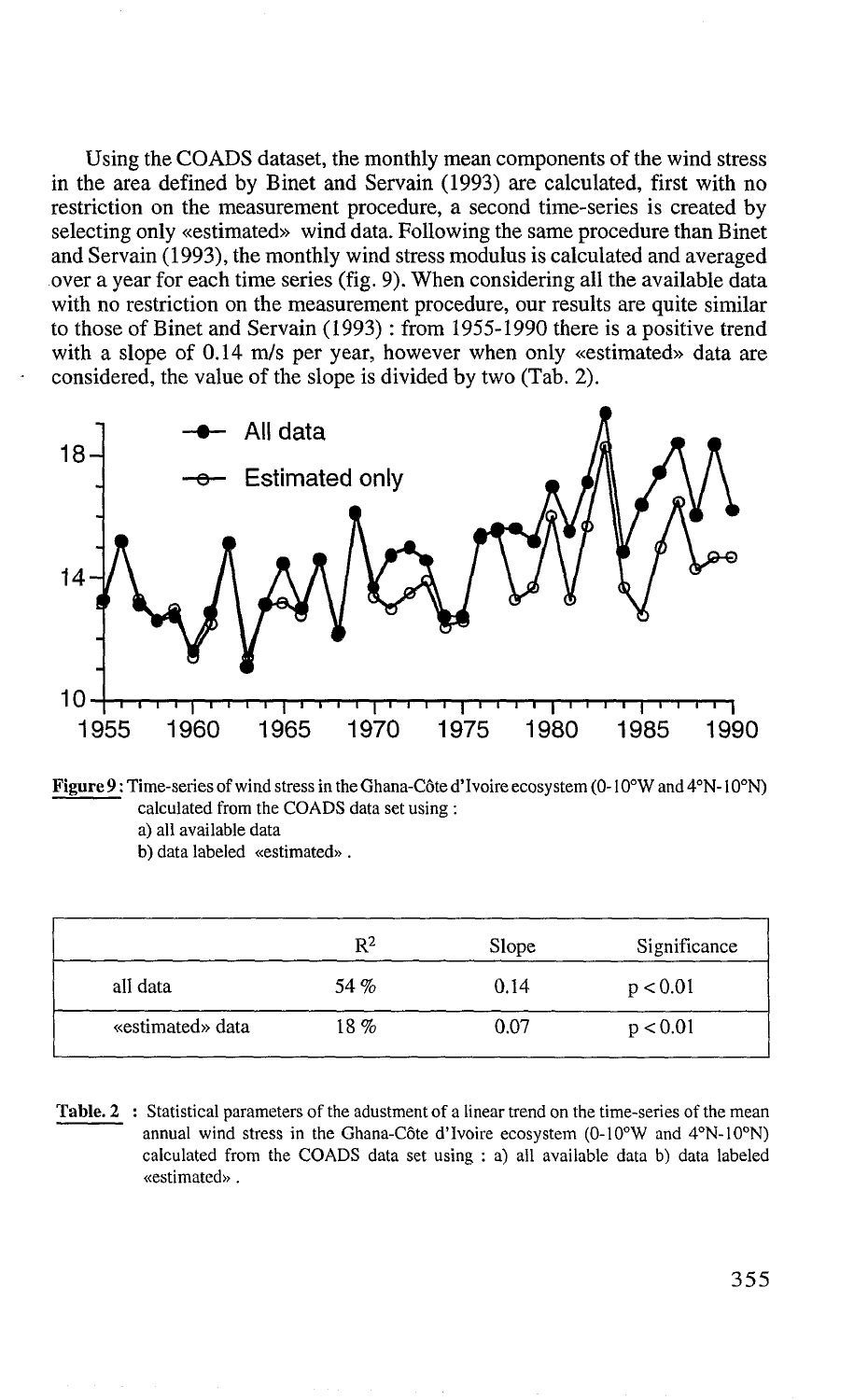Following Binet and Servain (1993), we also performed an analysis of the trend over the different seasons by considering the means by semester of the wind stress time-series calculated using «estimated» wind data. In that case the only statistically significant trend is observed during the first semester (table 3).

| <b>Estimated data</b> | $\mathbb{R}^2$ | slope | Significance |
|-----------------------|----------------|-------|--------------|
| <b>JFM</b>            | 12%            | 0.06  | p < 0.05     |
| AMJ                   | 3%             | 0.08  | none         |
| <b>JAS</b>            | 6%             | 0.08  | none         |
| OND                   | $0\%$          |       | none         |

**Table. 3** : Statistical parameters **of** the adustment of a linear trend on the time-series of wind stress (mean by semester) in the Ghana-Côte d'Ivoire ecosystem (0-10°W and 4°N-10°N) calculated from the COADS data set using data labeled «estimated».

These results shows that an important part of the changes in wind regime described by Roy **(1** 991) and by Binet and Servain **(1** 993) are related *to* changes in the wind measurement procedure; the increasing number of wind data collected using an anemometer during the last decade is responsible for an artificial increase of the wind intensity. When the change in the measurement procedure are taking into account, it appears that the only statistically significant trend of the wind stress **is** observed during the winter upwelling : over the last 50 years the wind stress shows a slight increase between January and March.

## *3.2* - **Intensification of the Undercurrernt**

Binet *et al.* (1991) and Binet and Marchal (1992) suggested that an intensification of coastal westward undercurrent occurred during the eighties. This hypothesis relies on current observations collected during 1983-1984. ' However, it is well known that the oceanographic conditions in the Gulf of Guinea during the last months of 1983 and the first quarter of 1984 were very unusual (see Hisard *et al.*, 1986). This warm event was related to the 1983 ENSO over the Pacific which was the strongest ENS0 recorded during this century. No *in situ* current data are amilable since 1984. This hypothesis is based on data recorded during years with unusual climatic conditions and on other qualitative information; evidence of an intensification of the undercurrent over the last decade is still lacking.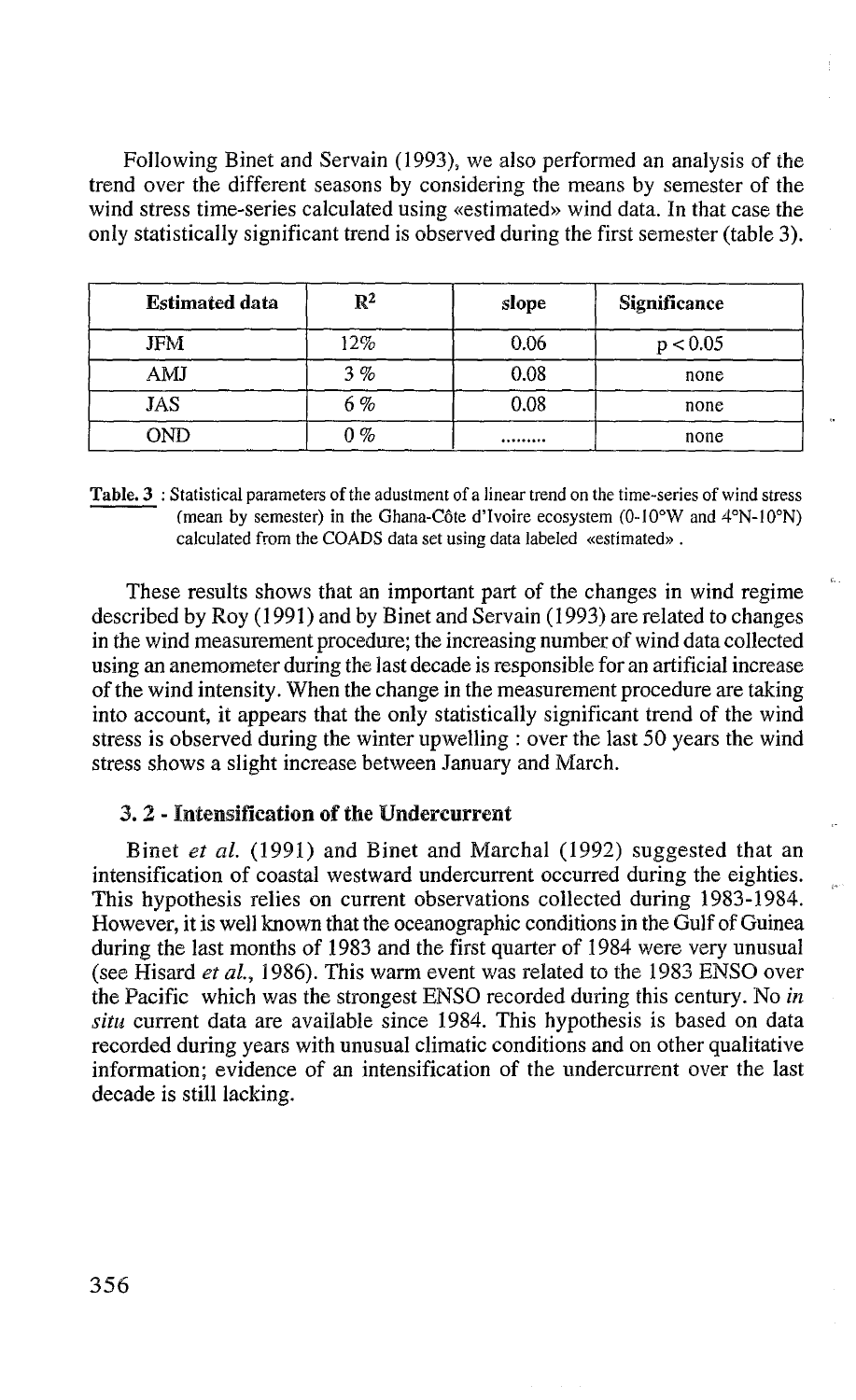|                    | 1968 | 1969 | 1970 | 1971-<br>1982 | 1983 | 1984 | 1985-<br>1993 |
|--------------------|------|------|------|---------------|------|------|---------------|
| Toward the<br>East | 77   | 93   | 91   | no<br>data    | 71   | 65   | no<br>data    |
| Toward the<br>West | 23   | 7    | 9    | no<br>data    | 29   | 35   | no<br>data    |

**Table. 4** : Occurences of eastward (Guinea Curent) and westward (undercurrent) circulation over the shelf of Côte d'Ivoire (from Binet and Marcha1,1992)

### **3.3** - **Intensification of the secondary Upwelling**

Using data from ships of opportunity and coastal stations, Pezennec and Bard (1992) provided evidence of an intensification of the secondary upwelling during the last decade. In the western part of Côte d'Ivoire, a continuous decrease of the mean SST during the secondary upwelling starting in the mid seventies is apparent on figure 10. **A** similar result is found using theSST difference between an offshore and a coastal area (fig. 11). This increase of the intensity of the secondary upwelling seems to be associated with a slight increase of the offshore component of the Ekman transport (fig. 11).



**Figure 10** : mean SST between January and March from 1970 to 1990. Source : **COADS** data set.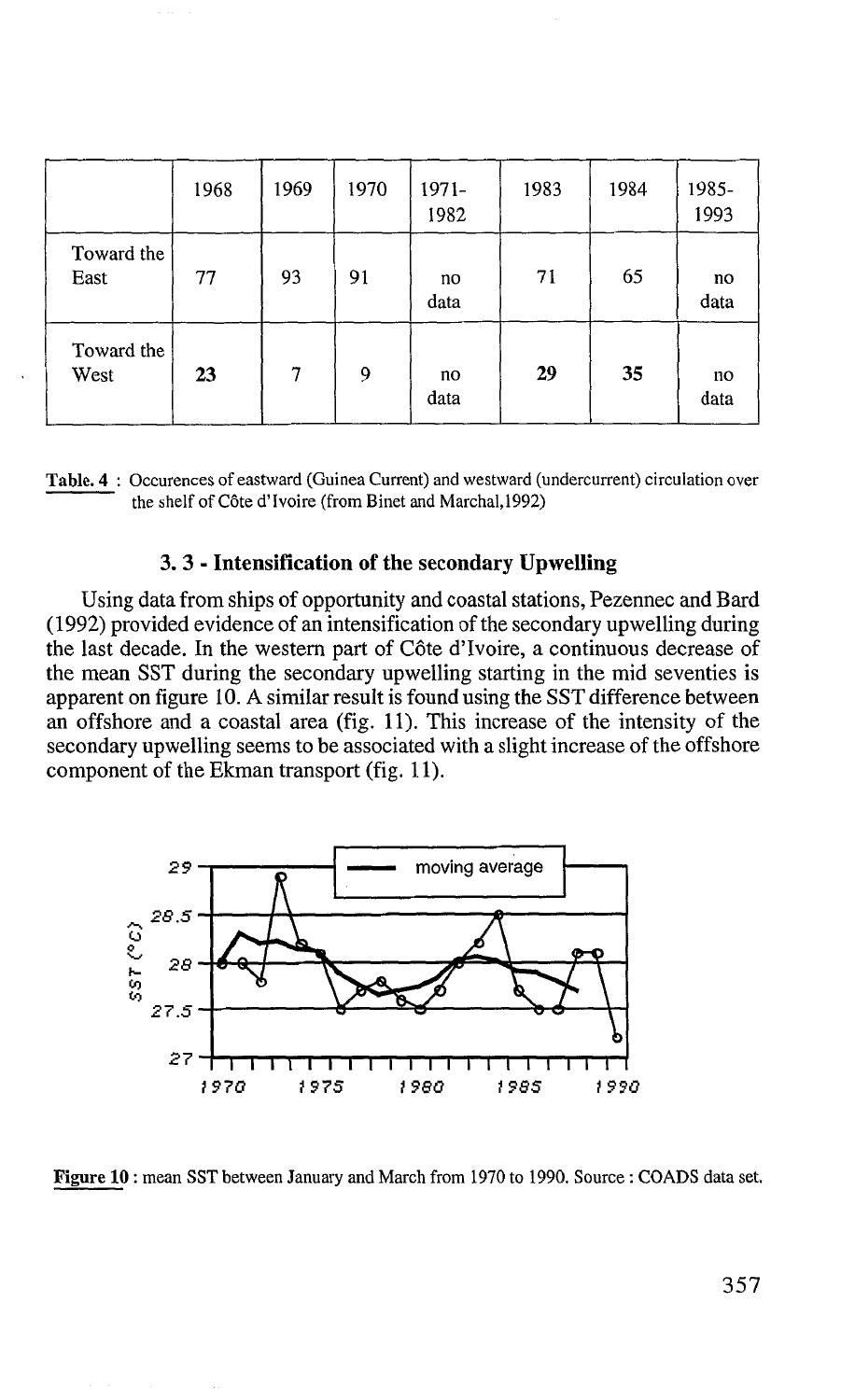

**Figure 11** : -SST difference (mean value from January through March) between an offsore and a coastal area off Cote d'Ivoire (see fig. 6 for detail). Source : COADS data set. -mean offshore transport between January and March from 1970 to 1990 off Cote d'Ivoire. Source : COADS data set.

The intensification of the secondary upwelling is also apparent on a decomposition of the observed SST into several components (varying seasonal, non-linear long-term trend, autoregressive and a residual) performed by Mendelssohn and Roy (1994). It should be noted that the intensification of the secondary upwelling occurs on the seasonal component (fig. I2), however the long term trend component of the **SST** in the area shows a continuous increase of the temperature (fig. 12).



**Figure 12** : Seasonnal component (upper) and long term trend (lower) of a decomposition of the **SST**  signal off Western Côte d'Ivoire (from Mendelssohn and Roy, 1994).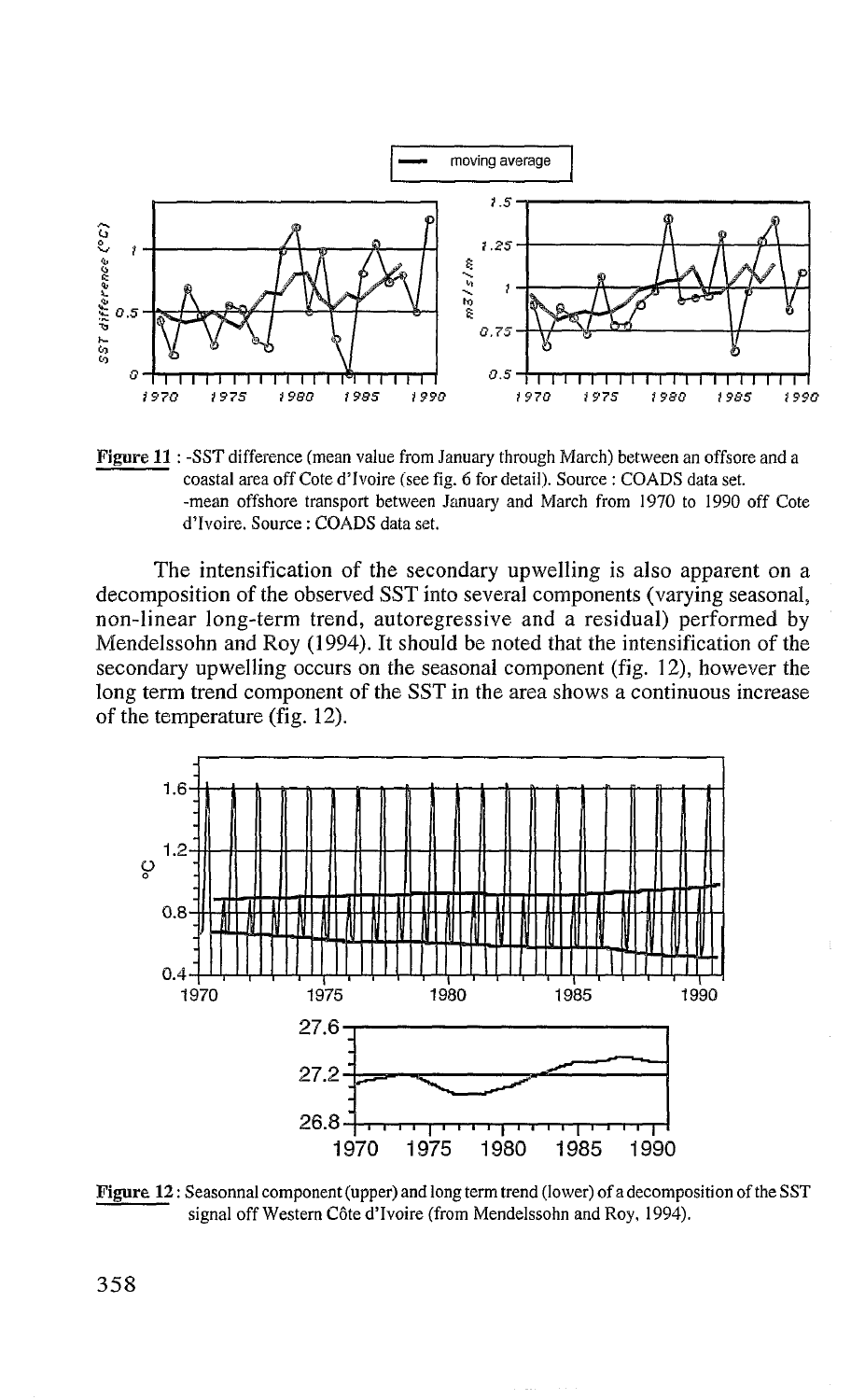#### **4. Summary**

The question «what causes the upwellings» has still no clear answer. The magnitude of the wind seems to be higher than one previously thought, specialy in the offshore area; there is also a pronounced seasonal cycle of the wind. However, during the summer upwelling, the relation between the upwelling intensity and the wind is in the wrong direction : more upwelling favorable wind gives warmer temperature. The Guinea current is thought to be an important contributor to the upwelling process; the interaction between the coastal topography and the coastal currents may also be an important factor. Continuous time series of current are still lacking to test these hypotheses. The remote forcing hypothesis is well documented and is supported by some numerical models and data analyses but the offshore scale of the thermocline oscillations along the Coast suggests that local processes have to be considered. It should be noted that there is no correspondence between the onset of the equatorial upwelling and the onset of the coastal upwelling. Due to the equatorial location of the area a combination of both remote and local forcing is more likely to be atthe origin of the upwelling process.

The dynamic of the winter upwelling is not well documented. There is an intensification of the eastward flow of the Guinea current in winter which may contribute to the upward movement of the thermocline. Both surface and subsurface data suggest that there is a significant correlation between interannual fluctuations of the wind and the intensity of the upwelling.

The long term environmental changes in the Cote d'Ivoire-Ghana ecosystems are well documented. Binet and Servain (1993) and Binet (this volume) presented a review of the changes that occurred in the coastal environment since the early sixties. However, a reanalysis of the wind data suggests that the intensification of the wind is weaker than previously thought. Changes in the current may have occurred but time series of surface and subsurface current data are lacking to investigate these changes. During the secondary upwelling, wind and SST data show that an intensification of the upwelling process had occurred since the mid seventies. Although the amplitude of the changes in the physical characteristics of the ecosystem remains quite small, the ecological impact of the intensification of the winter upwelling may be very important and may have induce the changes observed in the sardinella fishery during the last decade.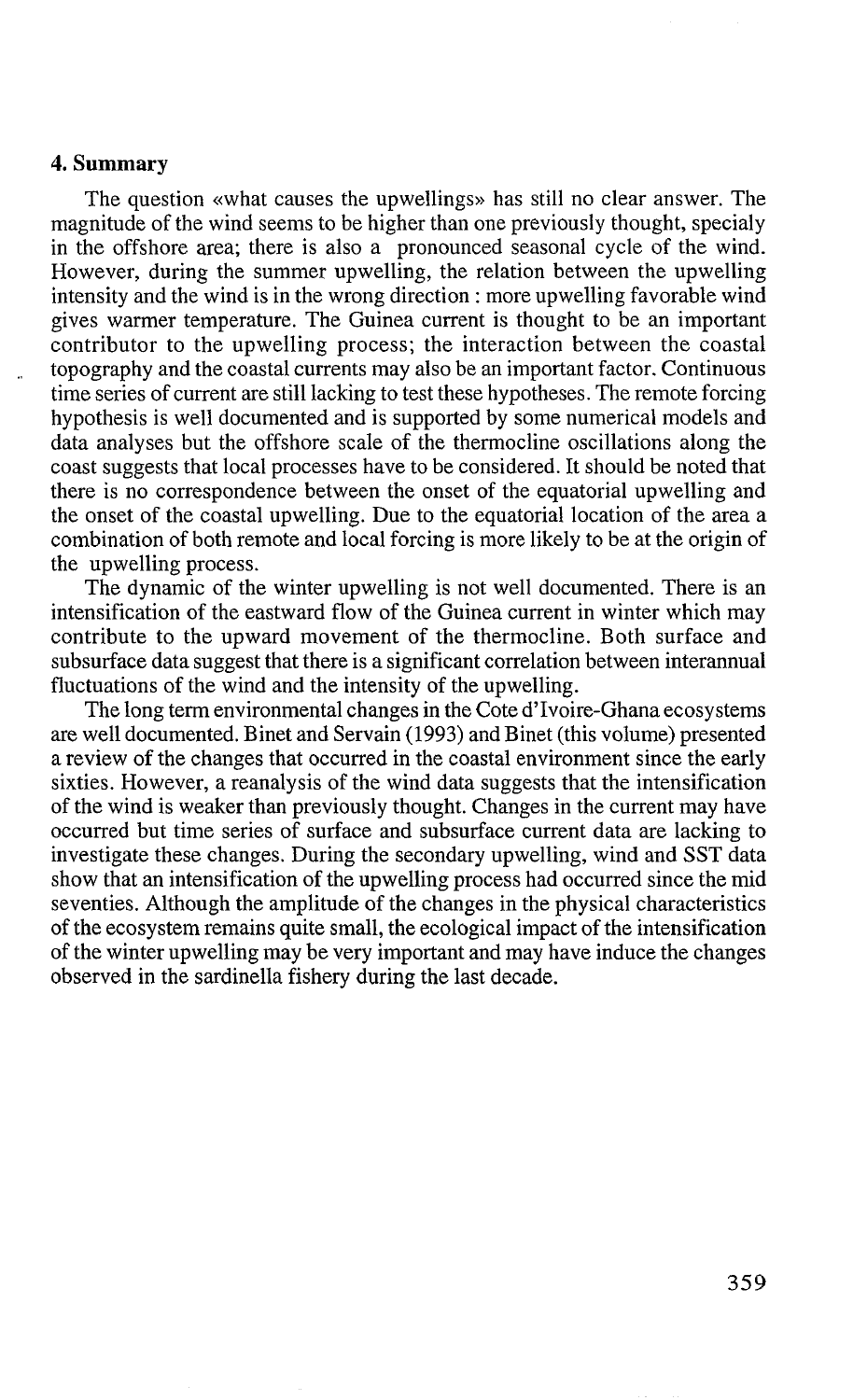### **REFERENCES**

- Arfi R., O. Pezennec, S. Cissoko and **M.** Mensah. 1991. Variations spatiales et temporelles de la résurgence ivoiro-ghanéenne. In : Variabilité, instabilité et changement dans les pêcheries ouest africaines, P. Cury et C. Roy eds. ORSTOM, Paris.
- Bakun, **A.** 1978. Guinea current upwelling. Nature, 271: 147-150.
- Binet, D. This volume. Hypotheses accounting for the variability of sardinella abundance in the northern Gulf of Guinea.
- Binet,.D., Marcha1 E. and O. Pezennec. 1991. Sardinella aurita de Côte d'Ivoire ' et du Ghana. Fluctuations halieutiques et changements climatiques. In Cury et Roy (eds.): Pêcheries Ouest-africaines: variabilité, instabilité et changement. ORSTOM, PARIS.
- Binet D. and E. Marchal, 1992. le développement d'une nouvelle population de sardinelles devant la Côte d'Ivoire a-t-il **ét6** induit par un changement de circulation ? Ann. Inst. Oceanogr. 68 (1-2), 179-192.
- Binet D. and J. Servain, 1993 Have the recent hydrological changes in the northern Gulf of Guinea induced the Sardinella aurita outburst. Oceanological Acta, l6,3,247-260.
- Cardone, V.J., J.G. Greeenwood and **MA.** Cane, 1990. On trends in historical marine wind data. *J. Climnte, 3,* 11 3-127.
- Colin, C. 1988. Coastal upwelling events in front of the Ivory Coast during the FOCAL program. Oceanol. Acta 11, 125-138.
- Diaz H.F., **M.** Wolter and S.D. Woodruff (eds), 1992. Proceedings of the international COADS workshop. US department of Commerce, NOAA/<br>ERL.
- Ingham, **M.** C. 1970. Coastal upwelling in the northwestern of Gulf of Guinea. Bull. Mar. Sei., 20,2-34.
- Fishery Research Unit, Tema Ghana, 1970. The N.C.O.R. report on the mechanism of the upwelling of Ghana's coastal waters. Mar. Fish. Rep. N"3.
- Hisard P. C. Hénin, R. Houghton, B. Piton and P. Rual, 1986. Oceanic conditions in the tropical Atlantic during 1983 and 1984. *Nature,* 322,243-245.
- Houghton, R. W. 1976. Circulation and hydrographic structure over the Ghana continental shelf during the 1974 upwelling. **J.** Phys. Oceanogr., 6,909- 924.

*360*